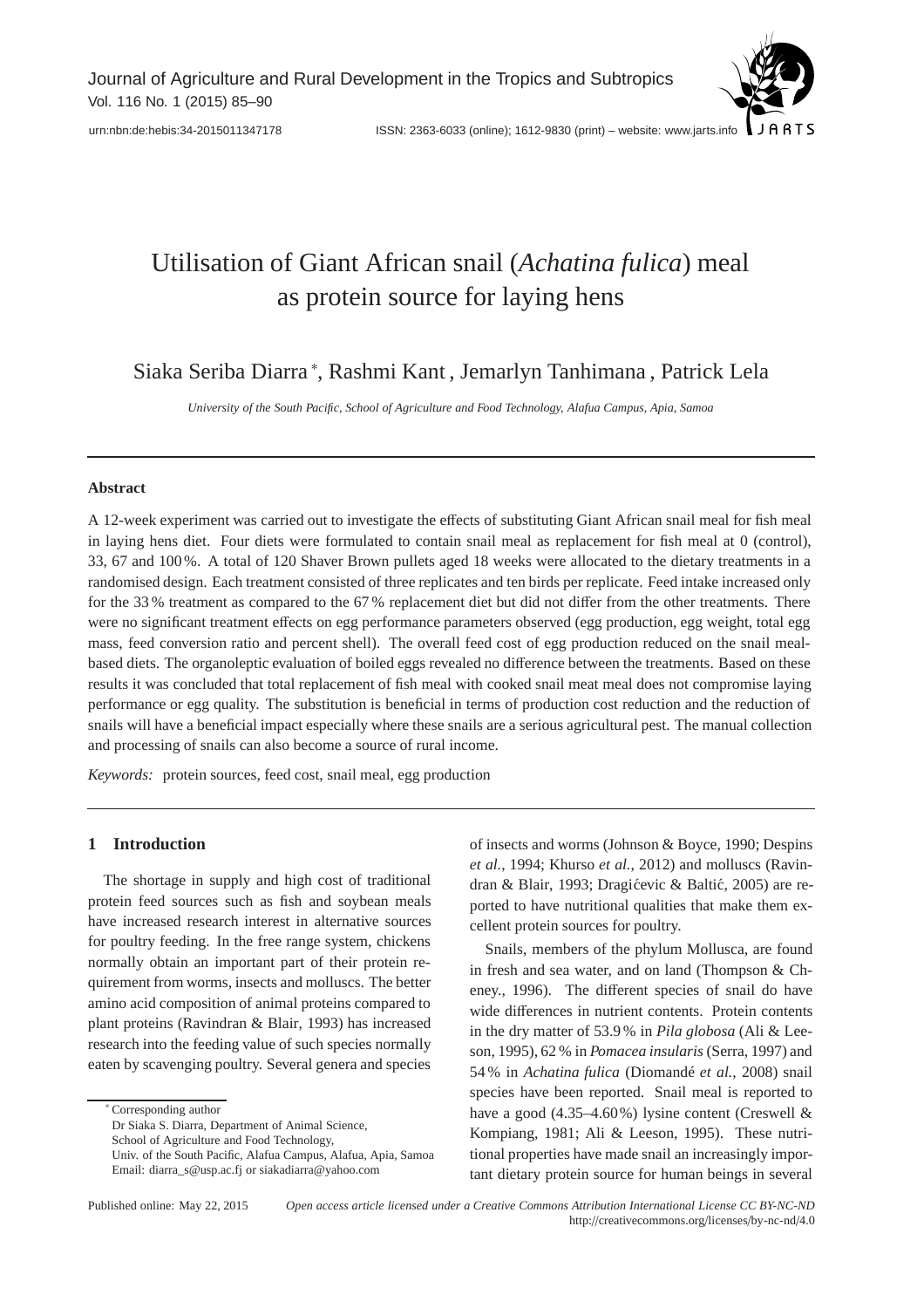regions of the world (Jess & Marks, 1995). Where snails have no food value however, they could be potential protein supplements in poultry diets. The use of snail meal in broilers (Ali & Leeson, 1995; Diomandé *et al.*, 2008) and laying hens diets (Serra, 1997) has been reported. All these authors also observed improved feed intake on diets based on cooked snail meal compared to raw snail meal.

Giant African snail (*Achatina fulica*) which is native to the east coast of Africa (Mead, 1949) abounds in Samoa, especially during the months of heavy rains (November to April), causing serious damages to crops such as papaya and pineapple (Kant & Diarra, 2014). Actually, chemical treatments are the main measure to control snails. Besides the economic aspect, an excessive use of agro-chemicals can have serious environmental and health consequences. Although there are reports on the inclusion of Giant African snail species in broiler diets (Creswell & Kompiang, 1981; Ali & Leeson, 1995; Diomandé *et al.*, 2008), documented information on its feeding to laying hens is scanty. It may therefore be of interest to investigate the feeding value of this snail species to laying hens, the only form of commercial poultry in Samoa at the moment. In the present study it was hypothesised that replacing fish meal with *Achatina fulica* meal will have no adverse effects on egg production and quality.

# **2 Materials and methods**

# *2.1 Experimental site, source and processing of snail meal*

The study was conducted at the Poultry Unit of the IRETA institute of the University of the South Pacific (USP) in Alafua, Samoa (latitude 13.5°S and longitude 172°W). Fresh snails collected from the school campus and surrounding villages were scraped with an iron blade to remove the meat from the shell. The meat was

boiled at 100 °C for 20 min and then washed under running tap water to remove the slime. The boiled snail meat was sun-dried for 72 hours, ground in a hammer mill and labelled snail meat meal (SMM). For this study a total of 227 kg of fresh snails were collected that gave about 45 kg of snail meal, representing a yield of 18 %. Snail meal and fish meal were analysed for proximate composition (Table 1) and used for diet formulation.

#### *2.2 Experimental diets*

Four layer diets containing 16.5 % crude protein each were formulated for the experiment (Table 2). Diet 1 (control diet) was based on copra meal and fish meal as protein sources. Snail meal replaced the fish meal portion at 33, 67, and 100 % in diets 2, 3, and 4, respectively. All the diets were supplemented with lysine and methionine to compensate for the deficiencies of these amino acids in copra meal and fortified with vitamins and mineral premixes to meet the requirements of laying hens (NRC, 1994).

## *2.3 Experimental protocol, birds and management*

The research was approved by the University of the South Pacific's research committee and birds were managed in compliance with the University's research ethics guidelines for animal welfare. A total of 120 Shaver Brown pullets aged 18 weeks were weighed individually and allotted to 12 floor pens  $(2 \times 3m)$  with the floor covered with wood shaving as litter material. A trough feeder and a bell shaped drinker were provided in each pen. Each of the 4 diets was fed as mash to birds in 3 selected pens in a completely randomised design for a period of 12 weeks. The diets and drinking water were supplied ad-libitum throughout the experimental period. The lighting programme was limited to 13 hours day light.

**Table 1:** *Analysed composition and calculated ME content of fish and snail meals.*

|            | Dry matter | Crude protein | Crude fat | Crude fibre | Total ash | $ME^*$ (kcal/kg) |
|------------|------------|---------------|-----------|-------------|-----------|------------------|
| Fish meal  | 92.1       | 57.9          | 4.0       | 1.3         | 10.9      | 3,170            |
| Snail meal | 94.4       | 53.5          | 0.8       | 5.9         | 22.4      | 2.465            |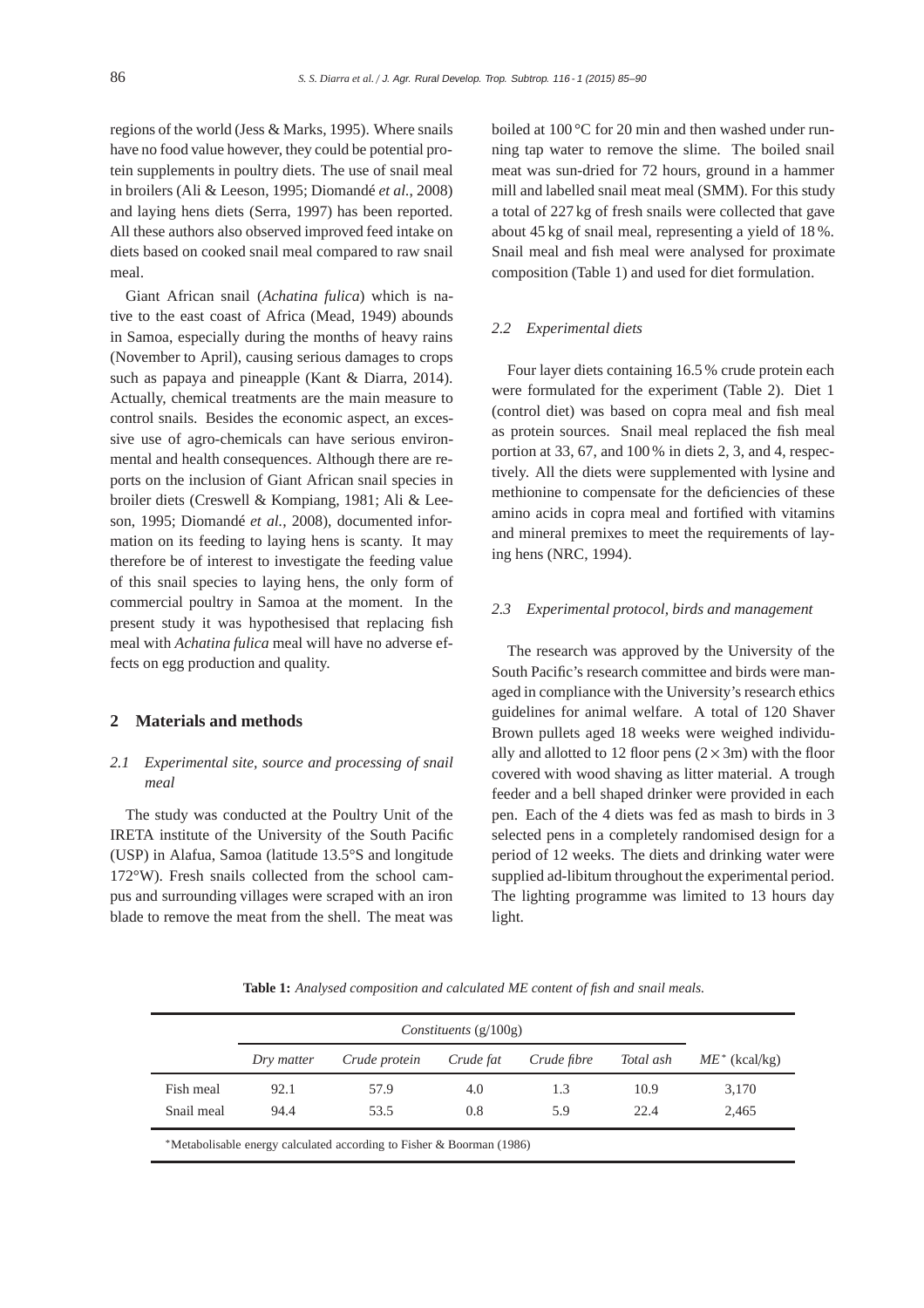| Ingredients (g/kg)             | Replacement level of SMM for fish meal (%) |       |       |                |  |  |  |
|--------------------------------|--------------------------------------------|-------|-------|----------------|--|--|--|
|                                | $\theta$                                   | 33    | 67    | 100            |  |  |  |
| Maize                          | 668.5                                      | 668.5 | 668.5 | 668.5          |  |  |  |
| Copra meal                     | 173.8                                      | 173.8 | 173.8 | 73.8           |  |  |  |
| Fish meal                      | 86.2                                       | 57.75 | 28.45 | $\overline{0}$ |  |  |  |
| SMM                            | 0.00                                       | 28.45 | 57.75 | 86.2           |  |  |  |
| Limestone flour                | 62.0                                       | 62.0  | 62.0  | 62.0           |  |  |  |
| Lysine                         | 2.0                                        | 2.0   | 2.0   | 2.0            |  |  |  |
| Methionine                     | 1.5                                        | 1.5   | 1.5   | 1.5            |  |  |  |
| Vitamin-mineral premix*        | 2.5                                        | 2.5   | 2.5   | 2.5            |  |  |  |
| Salt                           | 3.0                                        | 3.0   | 3.0   | 3.0            |  |  |  |
| Calculated analysis (g/100g)   |                                            |       |       |                |  |  |  |
| Crude protein                  | 16.51                                      | 16.48 | 16.47 | 16.47          |  |  |  |
| Calcium                        | 39.50                                      | 39.50 | 40.00 | 41.00          |  |  |  |
| Total phosphorous              | 9.40                                       | 9.43  | 9.46  | 9.50           |  |  |  |
| Lysine                         | 0.66                                       | 0.64  | 0.65  | 0.67           |  |  |  |
| Methionine                     | 0.37                                       | 0.37  | 0.35  | 0.35           |  |  |  |
| Metabolisable energy (kcal/kg) | 2,865                                      | 2,851 | 2,850 | 2,849          |  |  |  |

**Table 2:** *Ingredient composition and calculated analysis of the experimental diets.*

SMM: snail meat meal; \* Layer premix supplied/kg: Vitamin A 1.000.000 IU., Vitamin D3 200.000 IU, Vitamin E 1.500 mg, Vitamin K3 200 mg, Vitamin B1 150 mg, Vitamin B2 400 mg, Vitamin B6 200 mg, Vitamin B12 1.200 mcg, Niacin 2.000 mg, Calcium pantothenate 500 mg, Biotin 10.000 mcg, Folic acid 40.000 mcg, Choline chloride 40.000 mg, Vitamin C 2.000 mg, Methionine 30.000 mg, Iron 4.000 mg, Copper 800 mg, Manganese 8.000 mg, Zinc 6.000 mg, Iodine 60.000 mcg, Selenium 15.000 mcg, Cobalt 20.000 mcg, Carophyll 2.000 mg, Antioxidant BHT 10.000 mg

#### *2.4 Data collection*

Data were collected on feed consumption, egg production and external egg qualities (egg weight and percent shell). A weighed quantity of feed was provided daily and refusals weighed the next day to account for quantity consumed. Eggs produced were recorded daily per pen and mean egg weight taken using a digital scale. Feed conversion ratio was calculated as unit feed consumed per unit egg produced. Hen-day production (HDP) was calculated as:

$$
HDP = \frac{eggs produced}{hens in the house} \times 100
$$

Five randomly selected eggs per pen were weighed fortnightly and broken for shell quality measurement. Shell weight was determined according to the procedures described by Kul & Seker (2004) and percent shell calculated as:

$$
percent shell = \frac{dry shell weight}{egg weight} \times 100
$$

On the last day of the experiment five eggs were randomly selected per pen (15 per treatment), boiled for 15 min, peeled, cut transversely into two halves and used for sensory test at three different locations within the campus. Four scales (very tasty, tasty, moderate taste, and poor taste) were used for the test.

Birds in all the pens were weighed individually at the end of the experiment and weight change recorded for each pen. Mortality was recorded as it occurred.

#### *2.5 Chemical and statistical analyses*

Snail meat meal, fish meal and the diets were analysed for proximate composition in the Central Laboratory, USP Alafua Campus, according to AOAC (1995).

Performance data (feed consumption, egg production, egg quality, and weight change) were subjected to analysis of variance (Steel & Torrie, 1980) using the Statistical Package for Social Sciences (SPSS Inc., 2013). Significant differences were reported at 5 % level of probability.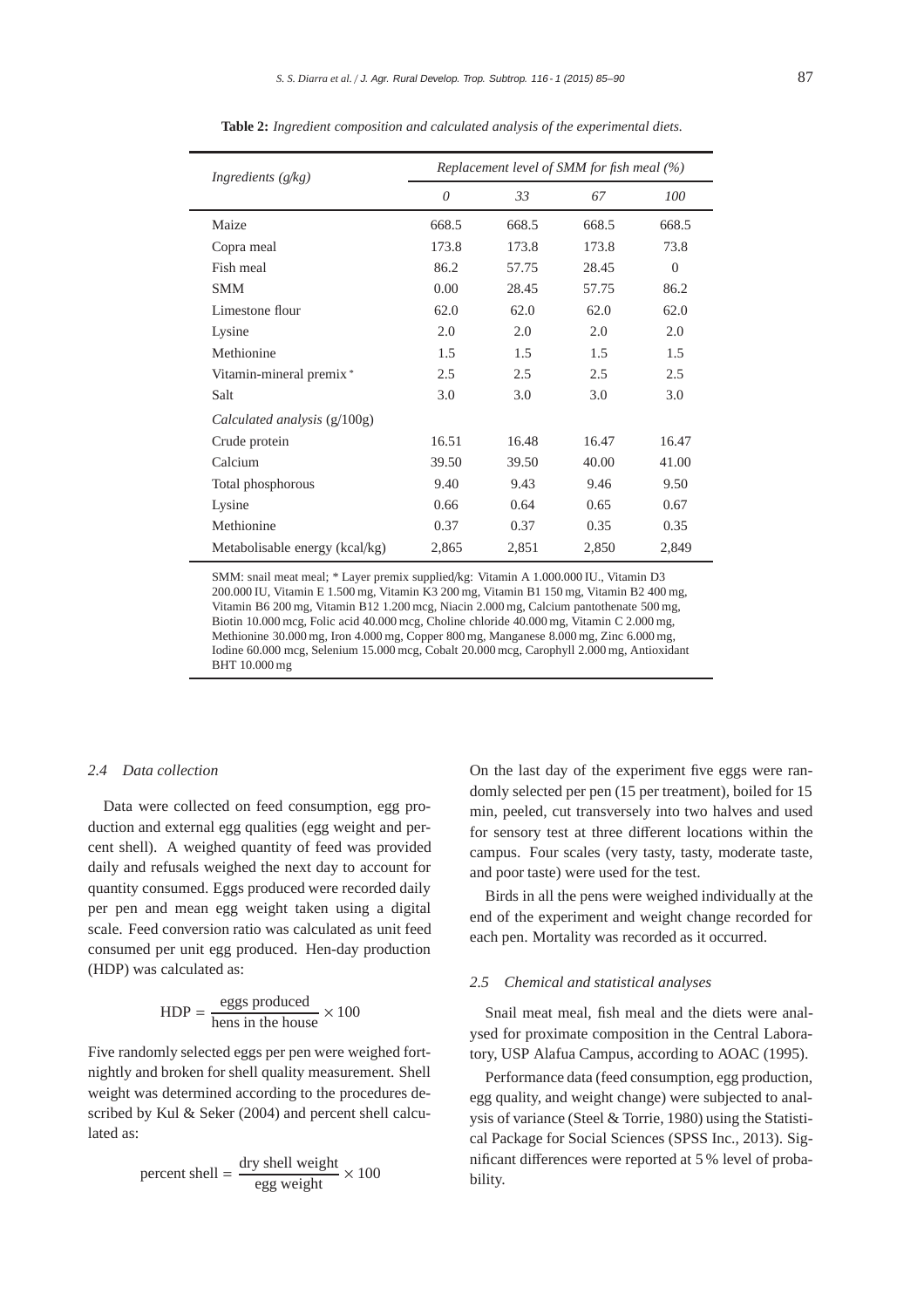## **3 Results**

## *3.1 Chemical analysis*

Results of proximate composition of fish meal, snail meal and the experimental diets (Tables 1 and 3) showed lower protein and fat but higher fibre and total ash in snail meal compared to fish meal. The proximate composition of the diets (Table 3) showed a linear increase in dietary fibre and a decrease in metabolisable energy (ME) content with increasing level of replacement of fish meal with snail meal.

## *3.2 Laying performance*

The performance data of the hens are presented in Table 4. Daily feed intake (g/bird) significantly increased (P<0.05) on the 33 % diet compared to the 67 % replacement diet. There was no significant dietary effect on feed intake among the control, 33 % and 100 % replacement of fish meal with snail meal diets as well as among the control, 67 % and 100 % replacement diets. No dietary effects were observed on egg performance parameters (hen-day production, egg weight, egg mass, feed : egg, and percent shell). However, feed cost of egg production (WST\$/kg egg) reduced on the snail meal-based diets as compared to the control fish meal based diet. A total of three birds died within the 33 % replacement diet groups during the investigation.

The results of the sensory evaluation of eggs (Table 5) showed no significant dietary effects on consumer preference for the scales very tasty and moderate taste. Except for the scale poor taste which recorded the highest (P<0.05) value on the 33 % replacement diet, the control fish meal-based diet was not superior to the snail meal-based diets for any other taste preference scale.

| Constituents $(g/100g)$                           | Replacement level of SMM for fish meal (%) |       |       |       |  |  |
|---------------------------------------------------|--------------------------------------------|-------|-------|-------|--|--|
|                                                   | 0                                          | 33    | 67    | 100   |  |  |
| Dry matter                                        | 88.30                                      | 89.70 | 89.10 | 90.14 |  |  |
| Crude protein                                     | 16.26                                      | 16.24 | 16.19 | 16.14 |  |  |
| Crude fat                                         | 7.59                                       | 7.54  | 7.09  | 7.04  |  |  |
| Crude fibre                                       | 5.40                                       | 5.76  | 5.83  | 6.39  |  |  |
| Total ash                                         | 14.87                                      | 15.61 | 15.10 | 16.21 |  |  |
| Metabolisable energy * (kcal/kg)                  | 2.785                                      | 2.772 | 2.769 | 2.742 |  |  |
| SMM: snail meat meal                              |                                            |       |       |       |  |  |
| * Calculated according to Fisher & Boorman (1986) |                                            |       |       |       |  |  |

**Table 3:** *Analysed composition and calculated ME content of the experimental diets.*

**Table 4:** *Performance of laying hens fed graded levels of snail meat meal as replacement for fish meal.*

| Variables                               | Replacement level of SMM for fish meal (%) |                    |                    |                   |            |           |
|-----------------------------------------|--------------------------------------------|--------------------|--------------------|-------------------|------------|-----------|
|                                         | $\theta$                                   | 33                 | 67                 | 100               | <b>SEM</b> | $P$ value |
| Initial weight (g/hen)                  | 1.418.7                                    | 1.419.0            | 1.417.7            | 1.415.0           | 7.64       | 0.981     |
| Final weight (g/hen)                    | 1,851.0                                    | 1,786.0            | 1,839.0            | 1,806.0           | 17.98      | 0.112     |
| Daily feed intake (g/hen)               | $79.56^{ab}$                               | 81.14 <sup>a</sup> | 77.37 <sup>b</sup> | $79.33^{ab}$      | 1.05       | 0.016     |
| Hen-day production $(\%)$               | 38.06                                      | 44.36              | 41.31              | 43.00             | 2.82       | 0.478     |
| Mean egg weight (g)                     | 53.03                                      | 53.45              | 51.15              | 52.40             | 1.10       | 0.514     |
| Egg mass $(kg)$                         | 16.97                                      | 19.91              | 17.73              | 18.93             | 1.28       | 0.430     |
| Feed : egg                              | 3.97                                       | 3.56               | 3.77               | 3.54              | 0.30       | 0.740     |
| Feed cost of production (WST\$/kg eggs) | 4.29 <sup>a</sup>                          | 3.06 <sup>b</sup>  | $3.13^{b}$         | 2.83 <sup>b</sup> | 0.26       | 0.019     |
| Percent shell                           | 10.51                                      | 10.69              | 10.67              | 10.88             | 0.24       | 0.752     |
| Mortality $(\%)$                        | $\Omega$                                   | 10                 | $\Omega$           | $\theta$          | NA.        |           |

 $a,b$ : means within the row bearing different superscripts are significantly different (P<0.05);

SMM: snail meat meal; SEM: standard error of the mean; WST\$: Western Samoan Dollar (WST\$ 1 = US\$ 0.424 @ period of experiment).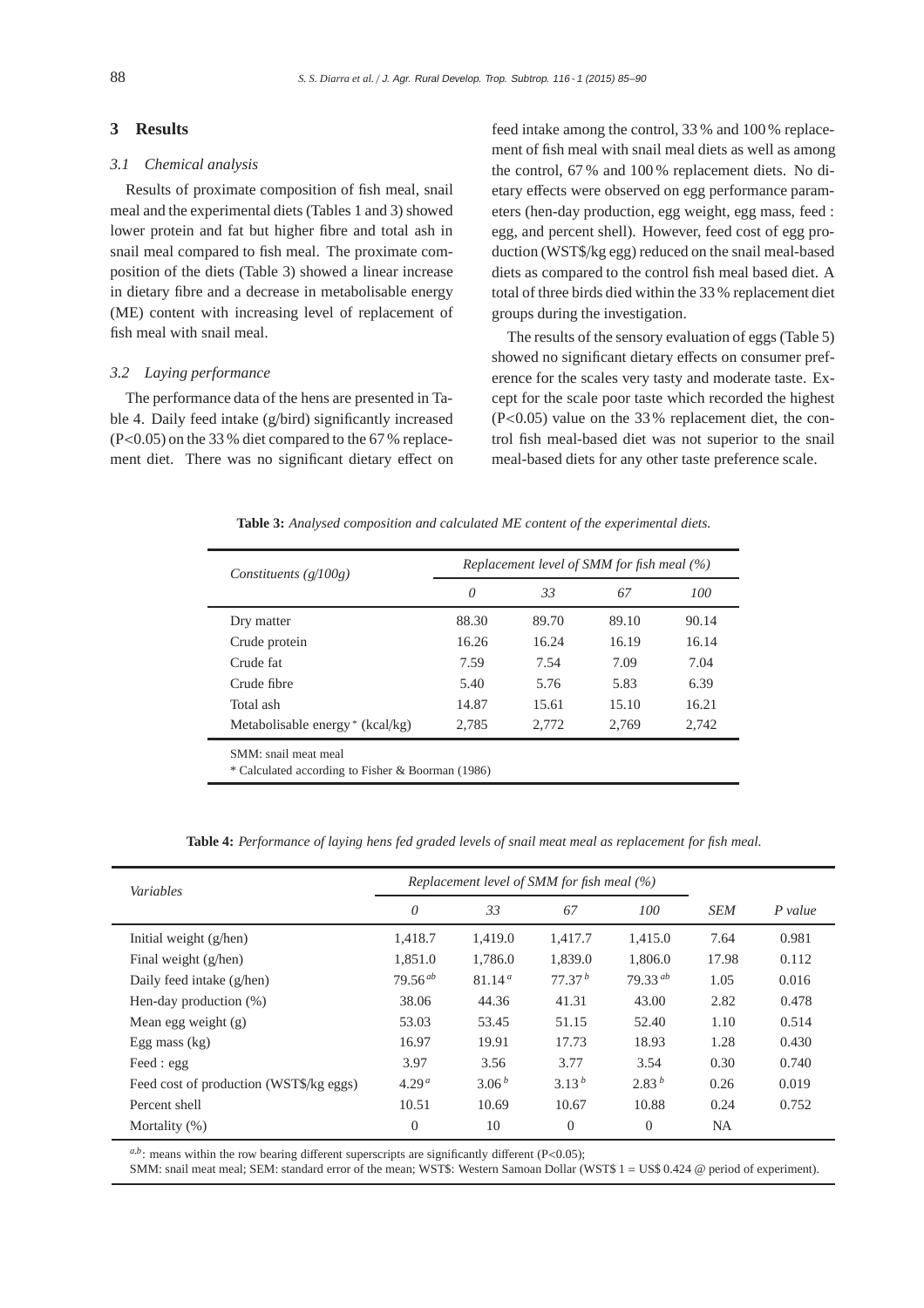| Taste preference scale (%) |                    |                    | Replacement level of SMM for fish meal (%) |                    |            |         |
|----------------------------|--------------------|--------------------|--------------------------------------------|--------------------|------------|---------|
|                            | 0                  | 33                 | 67                                         | 100                | <b>SEM</b> | P value |
| Very tasty                 | 25.60              | 22.89              | 26.67                                      | 24.84              | 1.56       | 0.482   |
| <b>Tasty</b>               | $24.00^{ab}$       | 22.11 <sup>b</sup> | $25.89^{ab}$                               | 28.00 <sup>a</sup> | 1.34       | 0.013   |
| Moderate taste             | 25.00              | 26.00              | 25.00                                      | 24.00              | 1.16       | 0.693   |
| Poor taste                 | 25.40 <sup>b</sup> | 29.00 <sup>a</sup> | 22.44c                                     | 23.16 bc           | 0.88       | 0.001   |

**Table 5:** *Sensory evaluation of eggs from hens fed graded levels of snail meal as replacement for fish meal.*

 $a,b,c$ ; means within the row bearing different superscripts are significantly different (P<0.05); SMM: snail meat meal; SEM: standard error of the mean

# **4 Discussion**

## *4.1 Chemical analysis*

The ash content of the snail meat used in the present study compares favourably with the 22.7 % reported in *Achatina fulica* meal by Diomandé *et al.* (2008). The protein and fat contents (62.4 % and 4.30 % respectively) observed by these authors are however higher than our values. As snails are mainly foragers, the species of foraging materials available will greatly influence their body composition. The effect of the environment in which the snail lives on its body composition has earlier been reported by Gomot (1998). As older animals forage more efficiently than younger ones, the age of the snail may also be a factor of variation in body composition. Dietary protein levels met the requirements of brown egg laying hens (NRC, 1994; ISA, 2005). The decrease in dietary ME observed with increasing level of snail meal was a result of differences in ME content between fish and snail meals. Despite this linear decrease with increasing level of SMM, the ME content of all the diets was comparable to the 2,800 kcal/kg recommended for the breed (NRC, 1994; ISA, 2005).

#### *4.2 Laying performance*

Birds normally consume feed to meet their energy requirement. The reason for the decreased intake on the 67 % compared to the 33 % diet despite the steady decrease in ME content was not understood. The pattern of feed intake in the present study did not support the finding of Venugopalan *et al.* (1976) that feed intake of broiler chicks increased on diets based on snail meal compared to fish meal. The body of foraging snails is known to contain different anti-nutrients associated with the foraging substrates (Ravindran & Blair, 1993; Chukwuka *et al.*, 2013). Differences in feed processing methods and temperatures during processing might influence feed intake pattern of poultry fed snail meal.

In the present study, 100 % replacement or 8.62 % dietary snail meal did not affect performance compared to the control fish meal-based diet. This is in agreement with an earlier report by Serra (1997) that 10 % cooked dietary snail (*Pomacea insularis*) meal did not affect performance of laying hens. However, feeding up to 12 % dietary cooked snail (*Pila leopoldvillensis*) did reduce feed consumption but without adversely affecting weight gain in broilers grown to 28 days (Barceló & Barceló, 1991). All mortalities recorded in the group fed 33 % replacement were the result of bleeding and pecking of cloacae following the laying of very large eggs.

Fish meal used for the experiment was imported form Fiji at the cost of WST\$ 6.00 per kg dry matter. The cost of snail meal was estimated from collection and processing to be WST\$ 1.42 per kg dry matter. This price difference of WST\$ 4.58 between the two ingredients resulted in reduced feed costs of egg production on the snail meal-based diets compared to the control.

Based on the results it is concluded that a complete replacement of dietary fish meal with Giant African snail meal has no adverse effects on egg production, egg quality and egg taste. This substitution is not only beneficial in terms of reducing cost of egg production but the manual collection and processing of snail can also become a source of local income. In this way snails can be controlled to some extent and crop damage reduced. Further research into snail meal processing methods with the goal to improve its utilisation by poultry should be considered.

#### **Acknowledgements**

The study was funded by the research office of the University of the South Pacific (6D303-111-Acct-00). Undergraduate students in agriculture (Rasch Isabell, Oikali Selina, and Taro Lenior) were very helpful during data collection.